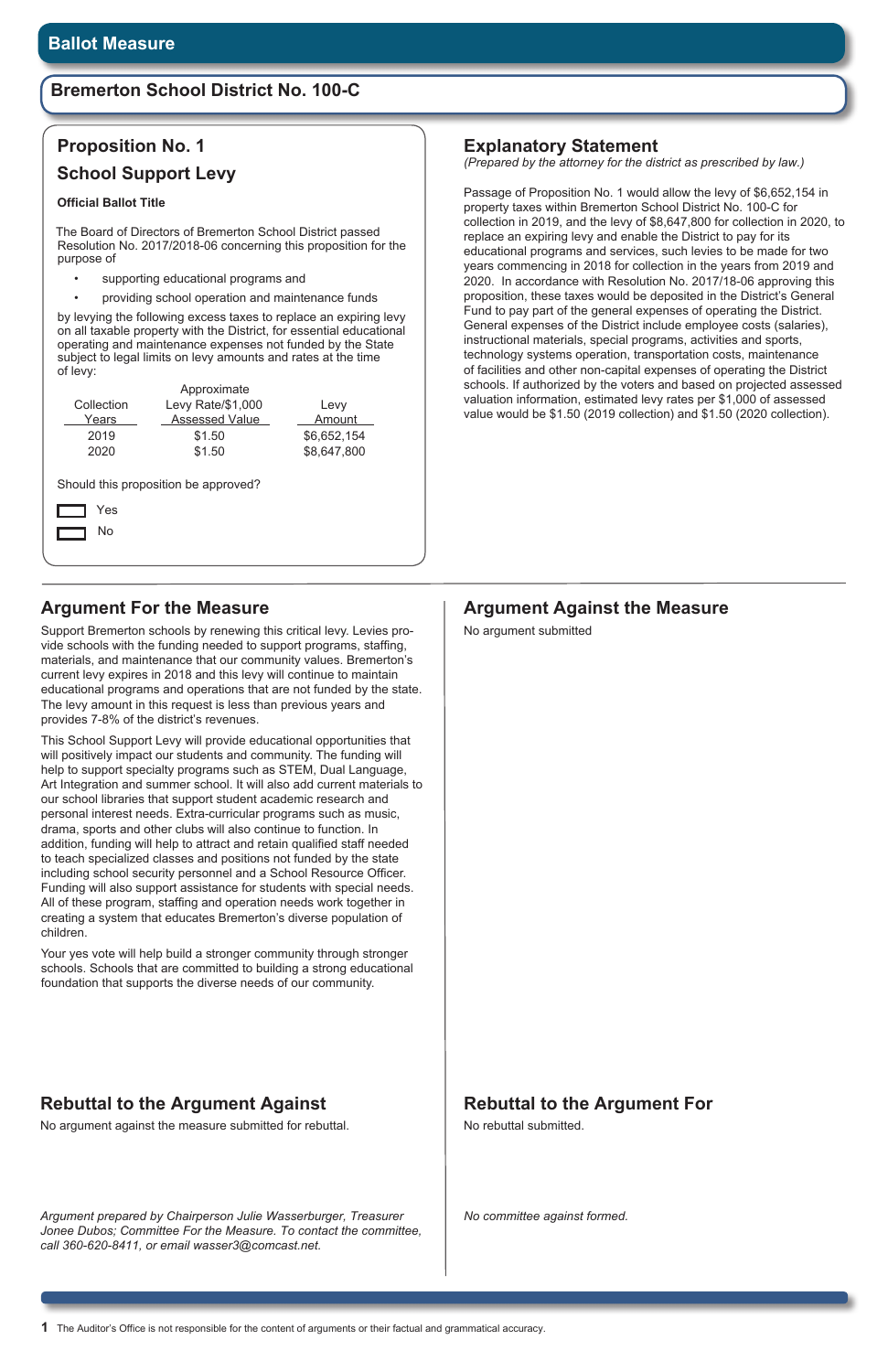# **Bremerton School District No. 100-C**

### **Argument For the Measure**

Bremerton School District is asking voters to approve a one year Technology Levy to improve the district's technology systems. With this levy, schools will continue their work in providing digital learning and teaching resources to staff and students. This short-term levy will allow Bremerton schools to move forward in providing dynamic learning environments where staff and students blend technology with the curriculum. The levy will also provide students the resources and skills needed to be successful, ethical and competitive in a digital world.

For the past three years technology has been integrated into elementary classrooms where students have access to computers, online resources and programs. Elementary students have learned how to use and share information using these tools. As the elementary students move into the middle and high school, the secondary schools are needing to expand and modernize the systems to support all district students having access to hardware and online applications. This growth requires funding that the Washington State Legislature does not provide.

The Bremerton Technology Levy will provide for hardware, online applications, improved infrastructure, professional development and services related to installing and integrating the systems. The outcome will be improved student learning with reliable and current hardware, modernized infrastructure, equitable access for all students, and professional development for staff on integrating technology into classroom instruction.

Please support Bremerton Schools in providing a future ready environment where students graduate from Bremerton High School ready to meet the challenges of a digital society.

*Argument prepared by Chairperson Julie Wasserburger, Treasurer Jonee Dubos; Committee For the Measure. To contact the committee, call 360-620-8411, or email wasser3@comcast.net.* 

# **Argument Against the Measure**

No argument submitted.

*No committee against formed.* 

### **Explanatory Statement**

*(Prepared by the attorney for the district as prescribed by law.)*

Passage of Proposition No. 2 would allow the levy of \$2,450,000 in property taxes within Bremerton School District No. 100-C for collection in 2019 to fund construction, modernization and remodeling of existing facilities, and technology improvements including equipment, infrastructure and the implementation of new technology systems for operations and instruction. In accordance with Resolution No. 2017/2018-07 approving this proposition, these taxes would be collected over the 2018-2019 and 2019-2020 school years and deposited in the District's Capital Projects Fund for construction, renovation, improvements and expansion of new and existing facilities, for technology improvements, and equipment and training to meet the current and future educational programs for its students. If authorized by the voters, and based on projected assessed valuation information, estimated levy rates per \$1,000 of assessed value would be \$0.67 for collection in 2019. The exact levy rate shall be adjusted based upon the actual assessed value of the property within the District at the time of the levy.

# **Proposition No. 2**

### **Technology and Capital Projects Levy**

#### **Official Ballot Title**

The Board of Directors of Bremerton School District adopted Resolution No. 2017/2018-07 concerning technology levies. This proposition would authorize the acquisition, installation, and management of computer technology systems, projects and facilities, including enhancing infrastructure, acquiring hardware, licensing software, implementing applications and training for the District's technology systems, projects or facilities; other authorized capital projects; and the following excess levies for such purposes on all taxable property within the District:

| Collection<br>Years<br>2019          | Approximate<br>Levy Rate/\$1,000<br><b>Assessed Value</b><br>\$0.67 | Levy<br>Amount<br>\$2,450,000 |  |  |  |  |
|--------------------------------------|---------------------------------------------------------------------|-------------------------------|--|--|--|--|
| Should this proposition be approved? |                                                                     |                               |  |  |  |  |
| Yes                                  |                                                                     |                               |  |  |  |  |
| No                                   |                                                                     |                               |  |  |  |  |
|                                      |                                                                     |                               |  |  |  |  |

### **Rebuttal to the Argument Against**

No argument against the measure submitted for rebuttal.

### **Rebuttal to the Argument For**

No rebuttal submitted.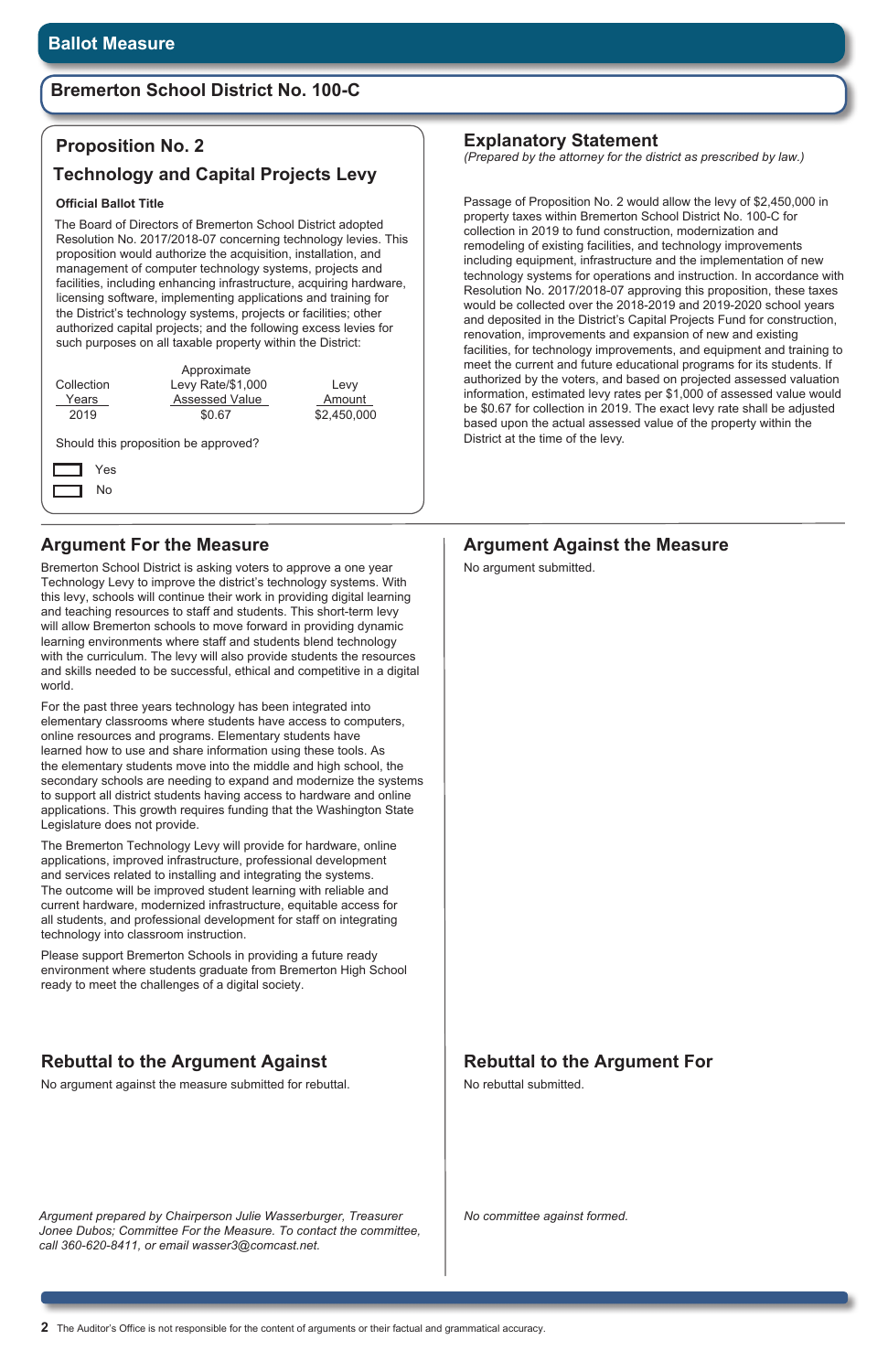# **North Kitsap School District No. 400**

### **Argument For the Measure**

Funding for day-to-day operations of public schools comes from three main sources: state, federal, and local tax dollars. In North Kitsap, local levy dollars currently cover nearly one-quarter of the costs for daily school operations and educational programs. The local levy is dependent on a majority-level support of voters. The current levy expires in 2018. This renewal is not a new tax and does not increase your tax rates.

In the North Kitsap School District, the Educational Program and Operations (EP&O) Levy is the ballot measure that directly funds basic classroom and operational needs. This levy pays for necessities such as special education, instructional materials and supplies, utilities, insurance, transportation costs, grounds/facility maintenance, and salaries for support staff including nurses, counselors, paraeducators, custodians, and office staff. Essential student engagement programs including athletics, extracurricular activities and clubs are 100% funded by the EP&O levy.

Our community recognizes the value of public education – and the importance of local levies in providing funding for our schools. That's why North Kitsap School District levies have won majoritylevel support for decades. Majority support to ensure continued local funding of North Kitsap schools cannot be won without two "Yes" votes from registered voters in the North Kitsap School District.

Vote "Yes" for the *Educational Program & Operations Levy* and "Yes" for the *Capital Levy* to provide students excellent educational programs in safe, secure schools. These ballot measures are *both* needed to ensure adequate funding for our schools and our students.

#### Our community, our commitment, our future.

### **Rebuttal to the Argument Against**

State school funding provides the bare minimum. That's why 97% of districts across Washington currently receive levy monies approved by voters. Don't let the opposition fool you. A loss of levy dollars would immediately cut \$12 million on average per year for daily operations. This would be drastic and devastating to our highly ranked schools. Our new district administration is committed to a transparent process with community involvement. Don't short change our students. Vote "Yes!"

### **Rebuttal to the Argument For**

It is true, "Our community does recognize the value of public education" and NKSD "levies have won majority – level support for decades". What our community does not know is the level of wasteful spending. NKSD must stop wasteful spending, and show taxpayers where funds are being disbursed. Now is the time for voting No. Make NKSD resubmit the proposal with more realistic financial figures.

*Arguments prepared by the Co-Chairpersons Tania Issa and Dick Lockwood, Committee For the Measure. To contact the committee, call (360) 396-3010 or email Vote4NKSD@gmail.com.* 

### **Argument Against the Measure**

Funding our schools is vital. The children of today will be shaping the future for all of us, however our tax dollars cannot be wasted. The District website has a list of what will be cut if this levy doesn't pass. Most of what is listed directly affects the students; increased class size, reduction of paraeducators, office support in schools, IT support, maintenance, and custodial services. Scary? Our children's education threatened? Consider, the only reduction listed in Administration are those people who are responsible for grants and apportionments.

There are children who go without textbooks yet, pallets of new books, never opened, go to a book recycler.

Poulsbo Elementary had a severe HVAC problem. A local contractor was hired to correct this at a cost of almost \$50,000.00. The work came with a warranty. The problems were made worse by this contractor. The Board had to immediately approve \$1,198,350.00 to have another contractor fix it. The original contractor kept his money. The taxpayers and children suffered the loss.

There is a continual reoccurring problem with the security system: people entering the buildings after hours and not disarming the system or not setting the system when they leave. This is costing the taxpayers a considerable amount of money in overtime for staff to check the buildings.

There is an amazing amount of wasted dollars in NKSD. The Superintendent and Board need to become fiscally responsible. Needed supplies and programs could be better afforded if the waste was cut.

*Arguments prepared by the Chairperson Kim Gerlach, Committee Against the Measure. To contact the committee, call (360) 297-8505 or email kim@tidd.net*

# **Proposition No. 1 Educational Program & Operations Funding Levy**

#### **Official Ballot Title**

The Board of Directors of North Kitsap School District No. 400 approved Resolution 10-02-17, authorizing a replacement of an expiring levy for education. This proposition authorizes the District to levy the following taxes on all taxable property within the District, to provide funding for instructional programs beyond the state minimum instructional offerings, staffing ratios, program components, or professional learning allocations, including student and program support programs, and enriched operational support of the District:

|                                      |       |            | Approximate                         |              |  |  |
|--------------------------------------|-------|------------|-------------------------------------|--------------|--|--|
|                                      | Levy  | Collection | Levy Rate/\$1,000<br>Assessed Value | Levy         |  |  |
|                                      | Years | Years      |                                     | Amount       |  |  |
|                                      | 2018  | 2019       | \$1.50                              | \$11,405,613 |  |  |
|                                      | 2019  | 2020       | \$1.50                              | \$11,975,894 |  |  |
|                                      | 2020  | 2021       | \$1.50                              | \$12,574,688 |  |  |
|                                      | 2021  | 2022       | \$1.50                              | \$13,203,423 |  |  |
| Should this proposition be approved? |       |            |                                     |              |  |  |
| Yes                                  |       |            |                                     |              |  |  |
|                                      | No    |            |                                     |              |  |  |

### **Explanatory Statement**

*(Prepared by the attorney for the district as prescribed by law.)*

Local levy funding is necessary to maintain the present educational program of North Kitsap School District No. 400. State basic education funding remains inadequate to fully fund the District's operation.

Passage of Proposition No. 1 will authorize the District to continue a four year educational program and operations levy to support school operations programs for the 2017-18 through 2021-2022 school years. The levy is not a new tax on real property. It replaces an expiring voter-approved four year maintenance and operations support levy, which ends in 2018.

The proposed levy would provide funding to allow the District to continue support and provide educational services and district operations not fully funded by the state, including the basic costs of Certificated Staff (Teachers, Counselors, Librarians) as well as additional Certificated Staff to reduce class sizes and meet student needs; Classified Staff (Office Managers, Secretaries, Paraeducators, Grounds, Maintenance, Custodial, Computer Techs, Food/Nutrition Services, Bus Drivers, Support Center – payroll, human resources, accounting, district, building and program managers) necessary to support educational programs and operations; Special Education services; Transportation Operations; and Extra-Curricular Programs, Athletics and Student Activities.

Rejection of the levy would result in increased class sizes, reductions in special education services, decreased paraeducator support for teacher and students, reduced maintenance, grounds, and custodial support for the District's 231.56 acres of school grounds and playfields and 1 million square feet of facilities, increased bus ride times, and elimination of extra-curricular activities.